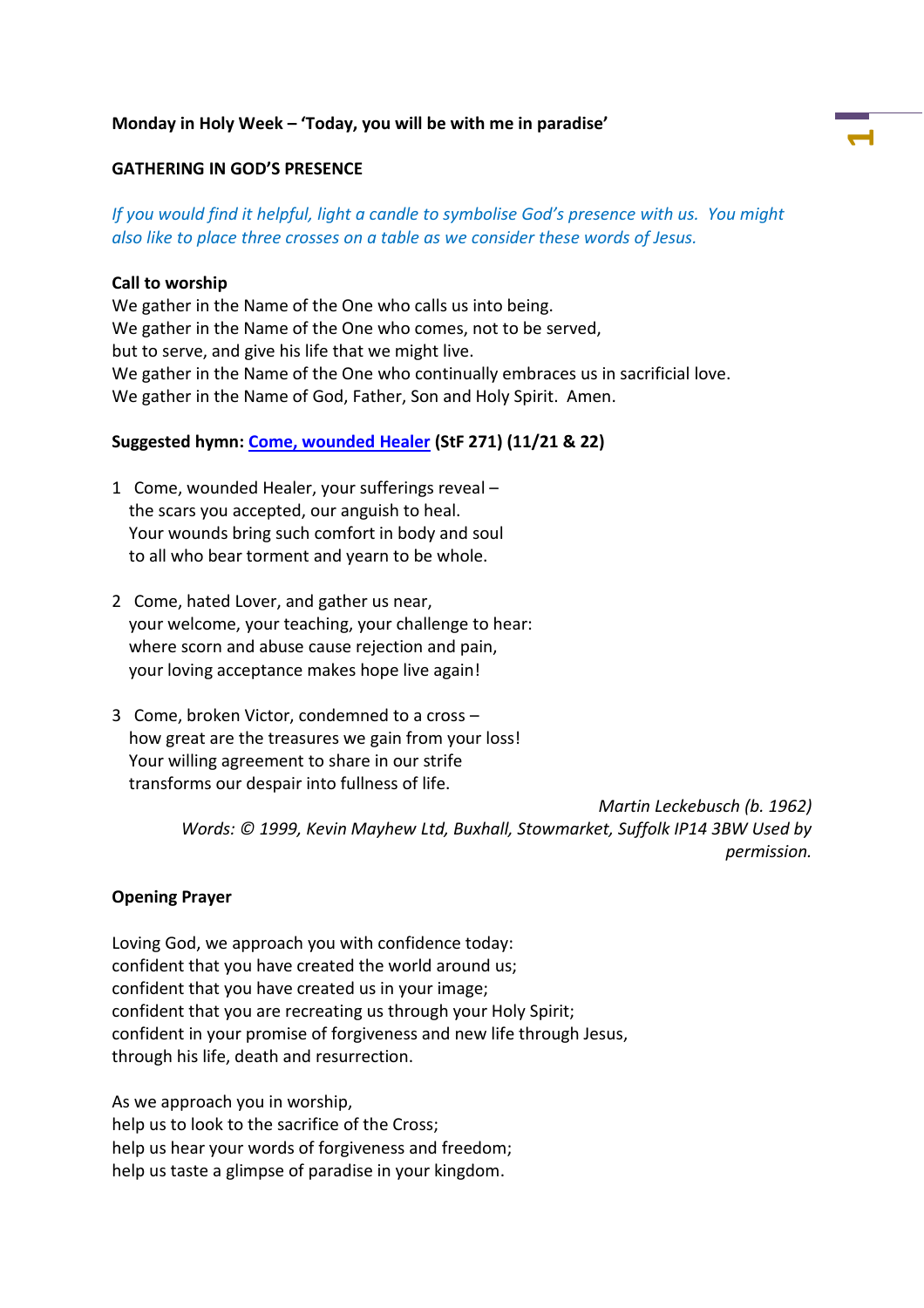We offer this prayer in the name of Jesus Christ. Amen.

## **WE LISTEN FOR GOD'S WORD**

#### **Luke 23: 39-43**

<sup>39</sup> One of the criminals who were hanged there kept deriding him and saying, 'Are you not the Messiah? Save yourself and us!' <sup>40</sup>But the other rebuked him, saying, 'Do you not fear God, since you are under the same sentence of condemnation? <sup>41</sup>And we indeed have been condemned justly, for we are getting what we deserve for our deeds, but this man has done nothing wrong.' <sup>42</sup>Then he said, 'Jesus, remember me when you come into your kingdom.' <sup>43</sup> He replied, **'Truly I tell you, today you will be with me in Paradise.'**

#### **Questions for reflection:**

- 1. Where is 'paradise' for you? Consider drawing a picture to represent this, or find a picture of your 'paradise'.
- 2. How do you picture 'paradise' as Jesus is promising here?
- 3. How do you react to Jesus offering this promise to a criminal?
- 4. How can you offer someone a glimpse of 'paradise' today?

*As you reflect on these words, you might like to listen to the following piece of music: 'In Paradisum' from 'The Requiem' by Gabriel Fauré [https://www.youtube.com/watch?v=6](https://www.youtube.com/watch?v=6-i1ESIRKdA) [i1ESIRKdA](https://www.youtube.com/watch?v=6-i1ESIRKdA)*

### **A Time of Prayer**

*During these prayers, you might like to use the Taizé Chant:* [Jesus, remember me, when you come into your kingdom](https://www.methodist.org.uk/our-faith/worship/singing-the-faith-plus/hymns/jesus-remember-me-stf-777/) (StF 777) (32/02)*. These words can also be spoken as a response.*

*'Today, you will be with me in paradise'*

Lord Jesus, remember us when you come into your kingdom.

Remember us, not for our impressive CV, nor for the things which we hope will be said in our eulogy.

## *Jesus, remember me, when you come into your kingdom; Jesus, remember me, when you come into your kingdom.*

Remember us, not for the virtues we occasionally display or for any credit we think we have in our moral account.

## *Jesus, remember me, when you come into your kingdom;*

**2**